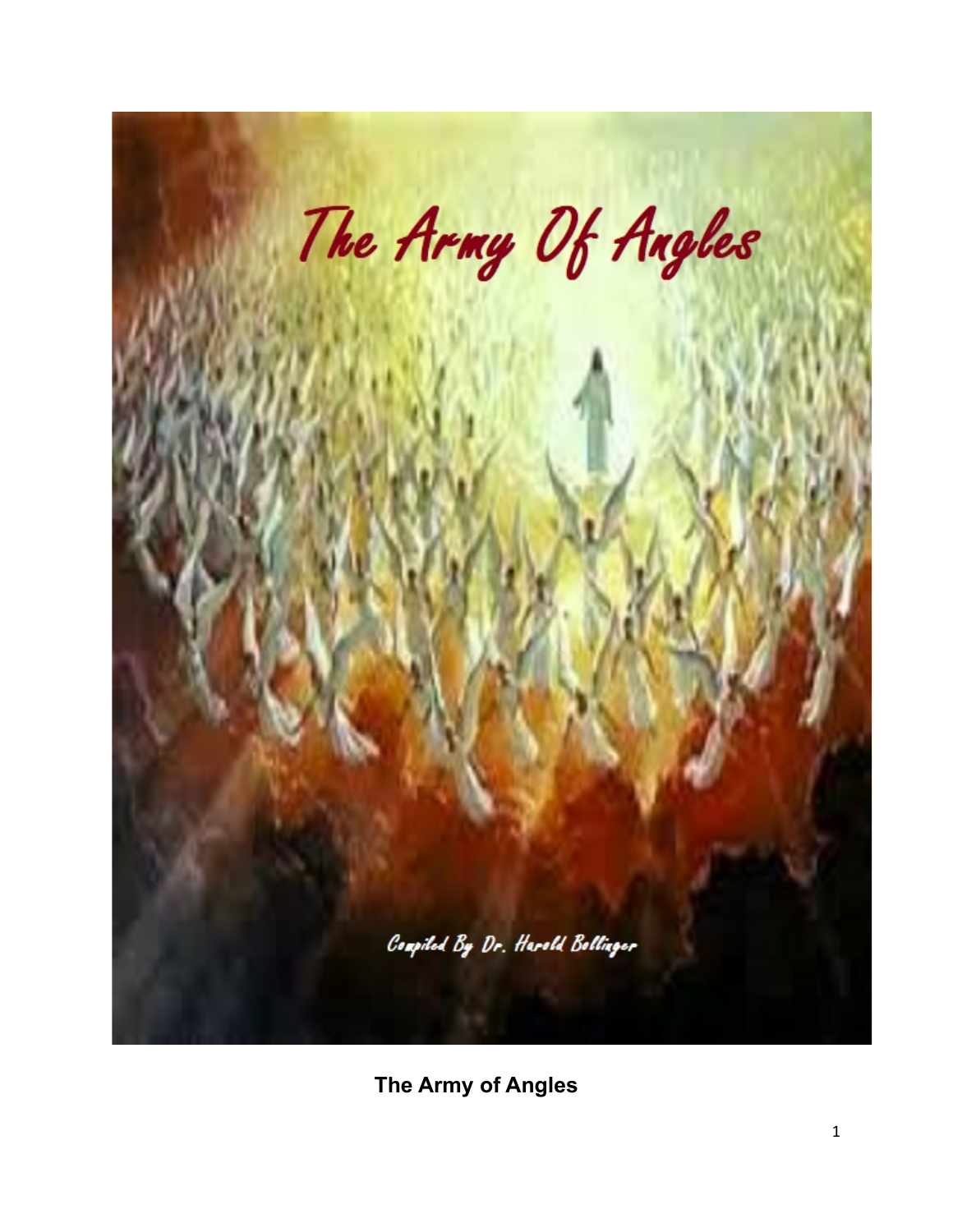Angels' actually comes from the word for 'messenger' in Greek (Angelos), and in a very literal sense, they are messengers, indeed. God sends them to protect us sometimes. After Jesus was tempted in the wilderness, angels were there to minister to Him (in this case, likely supplied Him with food similarly to what they did with Elijah - and congratulated Him).

The Bible is so full of references to angels, we must know for sure that angels exist. But angels are not our guide, nor our god. Let us live holy lives, even holier than angels, that our Father in heaven will be pleased with us. Let us live such that Jesus Christ is glorified by our behavior.

Story taken from 2 Kings 6:18 – 23

Elisha, the great prophet faced a major crisis: He was surrounded by a foreign army that intended to take him captive. Elisha's servant went out one morning, looked up and saw this horde of soldiers, with horses and chariots. He rightly surmised they weren't paying a social call. So he ran back inside crying "Alas! What are we going to do?

What seems strange is Elisha's cool, calm response. "Do not fear, for those who are with us are more than those who are with them. (6:16). Then he prayed that his servant's eyes would be opened. Suddenly the servant saw the unseen spiritual world that Elisha already saw: The Mountain was full of horses and chariots of fire all around Elisha!

He strolled out to greet the soldiers, calmly asked God to strike them blind, led them to the capital city 12 miles south, where they were then surrounded by Israel's army, and then asked God to restore their sight.

He then directed the Israelite king to feed them and send them on their way. He directed the Israelite king to feed them and send them on their way. For a while, the Arameans did not bother Israel.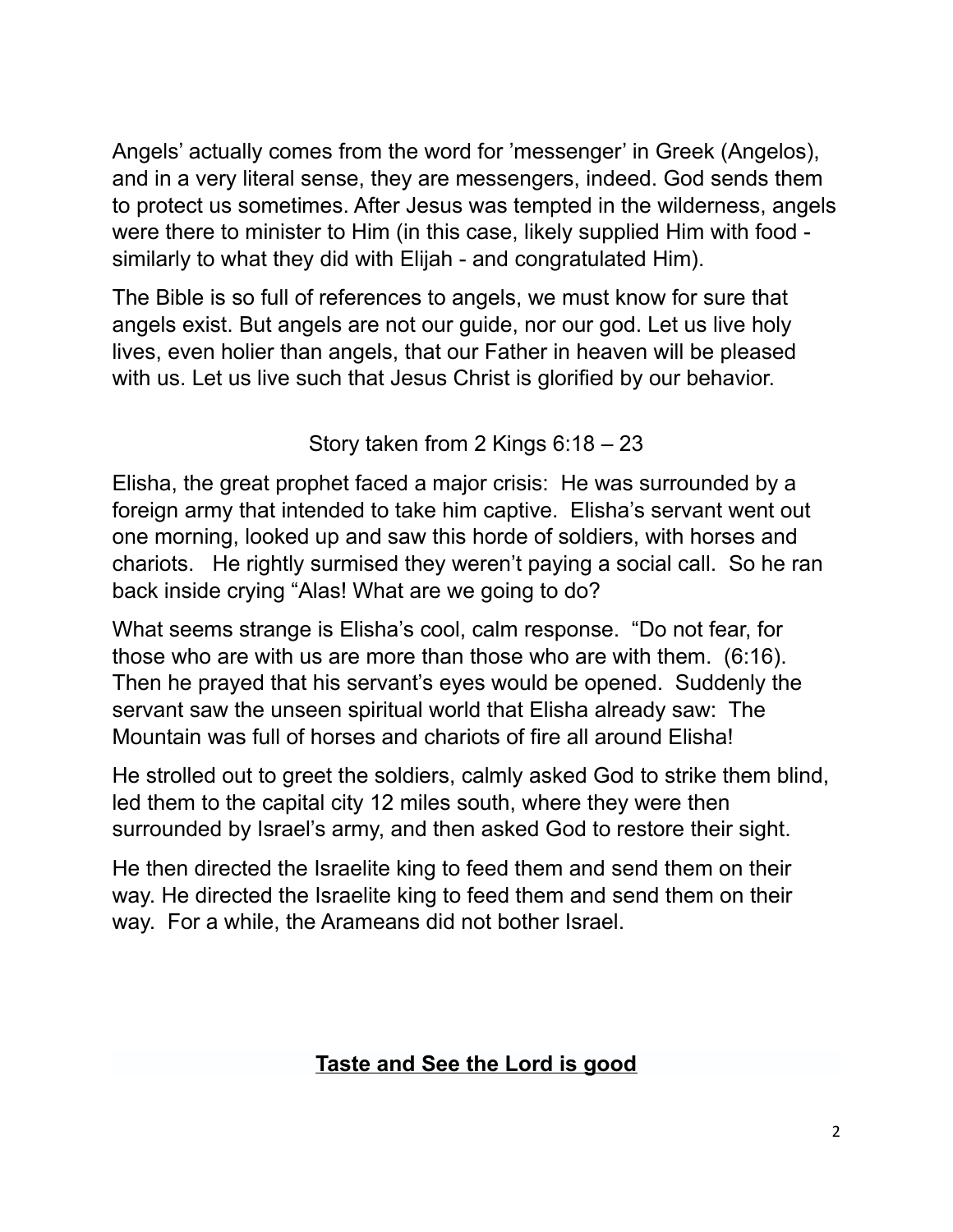#### **Psalm 34:7-9**

 The angel of the Lord encampeth round about them that fear him, and delivereth them. [8] O taste and see that the Lord is good: blessed is the man that trusteth in him. [9] O fear the Lord, ye his saints: for there is no want to them that fear him.

"Taste and see" does not mean, "Check out God's credentials." Instead, it is a warm invitation: "Try this; I know you'll like it." When we take that first step of obedience in following God, we will discover that he is good and kind. When we begin the Christian life, our knowledge of God is partial and incomplete. As we trust him daily, we experience how good he is.

You say you belong to the Lord, but do you fear him? To fear the Lord means to show him deep respect, reverence, and honor. We demonstrate this attitude by humility and genuine worship. Abraham [\(Genesis 17:2-4\)](http://www.crossbooks.com/verse.asp?ref=Ge+17%3A2-4), Moses [\(Exodus 3:5, 6\)](http://www.crossbooks.com/verse.asp?ref=Ex+3%3A5-6), and the Israelites [\(Exodus 19:16-24\)](http://www.crossbooks.com/verse.asp?ref=Ex+19%3A16-24) showed this kind of fear of the Lord.

## **The angels came to meet Jacob.**

#### **[Genesis 32:1](http://biblehub.com/genesis/32-1.htm)**

Now as Jacob went on his way, the angels of God met him.

Why did angels of God meet Jacob? In Bible times, angels often intervened in human situations. Although angels usually would appear in human form, these angels must have looked different, for Jacob recognized them at once. The reason these angels met Jacob is unclear; but because of their visit, Jacob knew God was with him. Life Application Study Bible.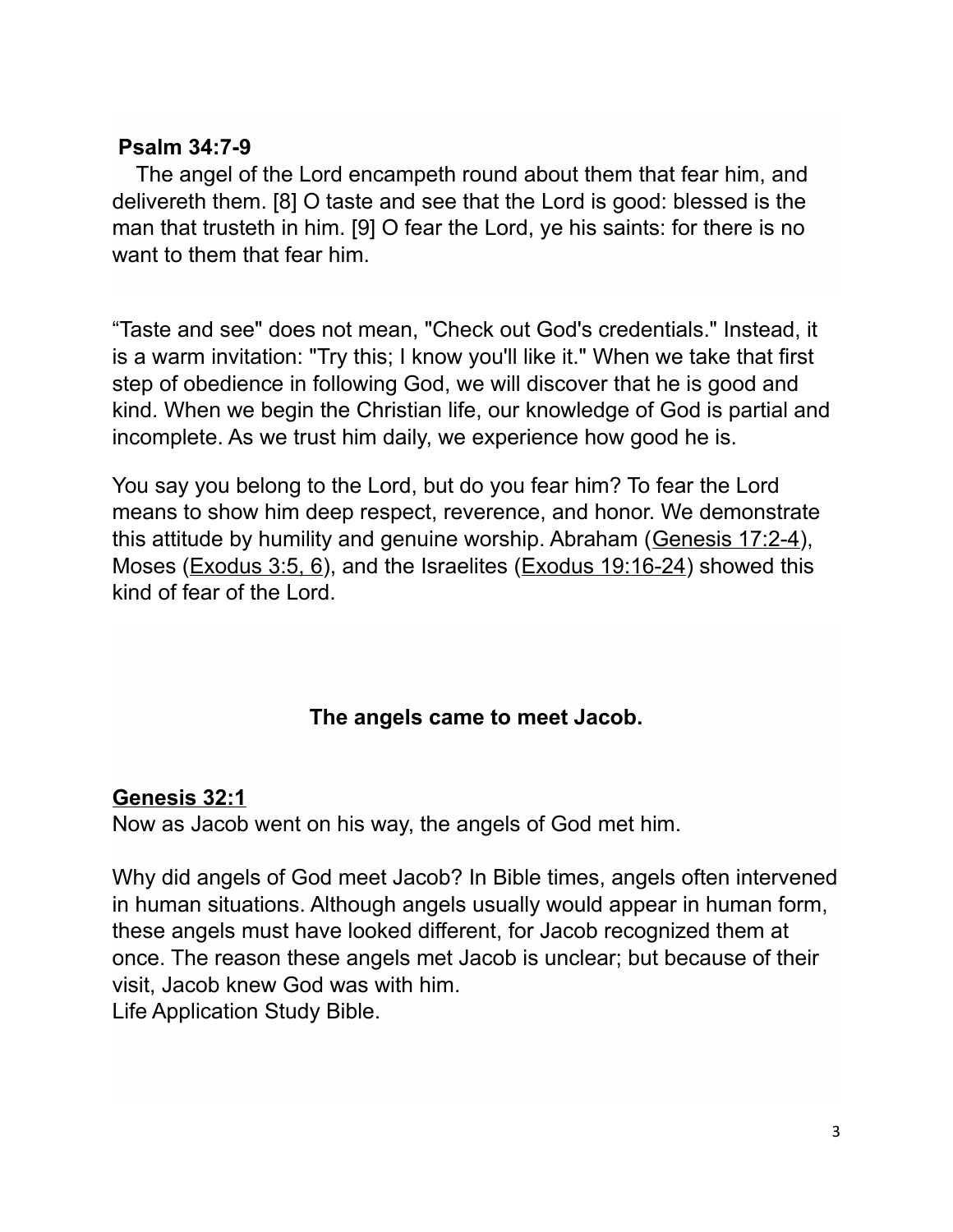## **A hedge of angels around Job.**

#### **[Job 1:10](http://biblehub.com/job/1-10.htm)**

"Have You not made a hedge about him and his house and all that he has, on every side? You have blessed the work of his hands, and his possessions have increased in the land.

Satan attacked Job's motives, saying that Job was blameless and had integrity only because he had no reason to turn against God. Ever since he had started following God, everything had gone well for Job. Satan wanted to prove that Job worshiped God, not out of love, but because God had given him so much.

Satan accurately analyzed why many people trust God. They are fairweather believers, following God only when everything is going well or for what they can get. Adversity destroys this superficial faith. But adversity strengthens real faith by causing believers to dig their roots deeper into God in order to withstand the storms.

How deep does your faith go? Put the roots of your faith down deep into God so that you can withstand any storm you may face

This conversation between God and Satan teaches us an important fact about God—he is fully aware of every attempt by Satan to bring suffering and difficulty upon us. While God may allow us to suffer for a reason beyond our understanding, he is never caught by surprise by our troubles and is always compassionate

## **The angels will guard you in all ways.**

## **[Psalm 91:11](http://biblehub.com/psalms/91-11.htm)**

For He will give His angels charge concerning you, to guard you in all your ways.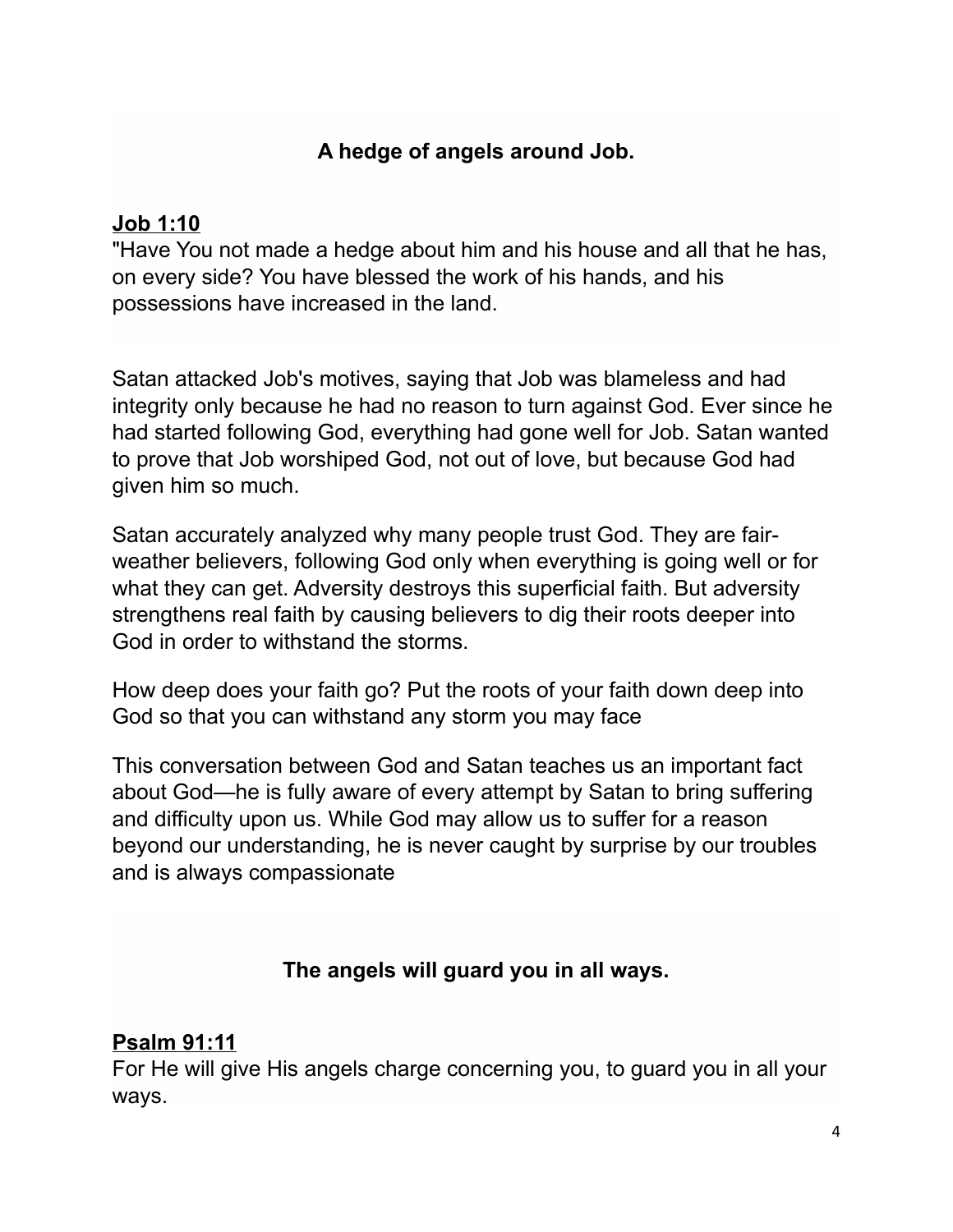One of the functions of angels is to watch over believers [\(Hebrews 1:14\)](http://www.crossbooks.com/verse.asp?ref=Heb+1%3A14). There are examples of guardian angels in Scripture [\(1 Kings 19:5;](http://www.crossbooks.com/verse.asp?ref=1Ki+19%3A5) Daniel [6:22;](http://www.crossbooks.com/verse.asp?ref=Da+6%3A22) [Matthew 18:10;](http://www.crossbooks.com/verse.asp?ref=Mt+18%3A10) [Luke 16:22;](http://www.crossbooks.com/verse.asp?ref=Lk+16%3A22) [Acts 12:7\)](http://www.crossbooks.com/verse.asp?ref=Ac+12%3A7), although there is no indication that one angel is assigned to each believer.

Angels can also be God's messengers [\(Matthew 2:13;](http://www.crossbooks.com/verse.asp?ref=Mt+2%3A13) [Acts 27:23, 24\)](http://www.crossbooks.com/verse.asp?ref=Ac+27%3A23-24).

Angels are not visible, except on special occasions [\(Numbers 22:31;](http://www.crossbooks.com/verse.asp?ref=Nu+22%3A31) [Luke](http://www.crossbooks.com/verse.asp?ref=Lk+2%3A9)  [2:9\)](http://www.crossbooks.com/verse.asp?ref=Lk+2%3A9). [Verses 11](http://www.crossbooks.com/verse.asp?ref=Ps+91%3A11) and [12](http://www.crossbooks.com/verse.asp?ref=Ps+91%3A12) were quoted by Satan when he tempted Jesus [\(Matthew 4:6;](http://www.crossbooks.com/verse.asp?ref=Mt+4%3A6) [Luke 4:10, 11\)](http://www.crossbooks.com/verse.asp?ref=Lk+4%3A10-11).

It is comforting to know that God watches over us even in times of great stress and fear.

## **David was enclosed by the angels.**

#### **[Psalm 139:5](http://biblehub.com/psalms/139-5.htm)**

you have enclosed me behind and before, and laid your hand upon me.

Sometimes we don't let people get to know us completely because we are afraid they will discover something about us that they won't like. But God already knows everything about us, even to the number of hairs on our heads [\(Matthew 10:30\)](http://www.crossbooks.com/verse.asp?ref=Mt+10%3A30), and still he accepts and loves us.

God is with us through every situation, in every trial—protecting, loving, guiding. He knows and loves us completely.

## **The angel delivered the Hebrew Children**.

#### **[Daniel 3:28](http://biblehub.com/daniel/3-28.htm)**

Nebuchadnezzar responded and said, "Blessed be the God of Shadrach, Meshach and Abed-nego, who has sent His angel and delivered His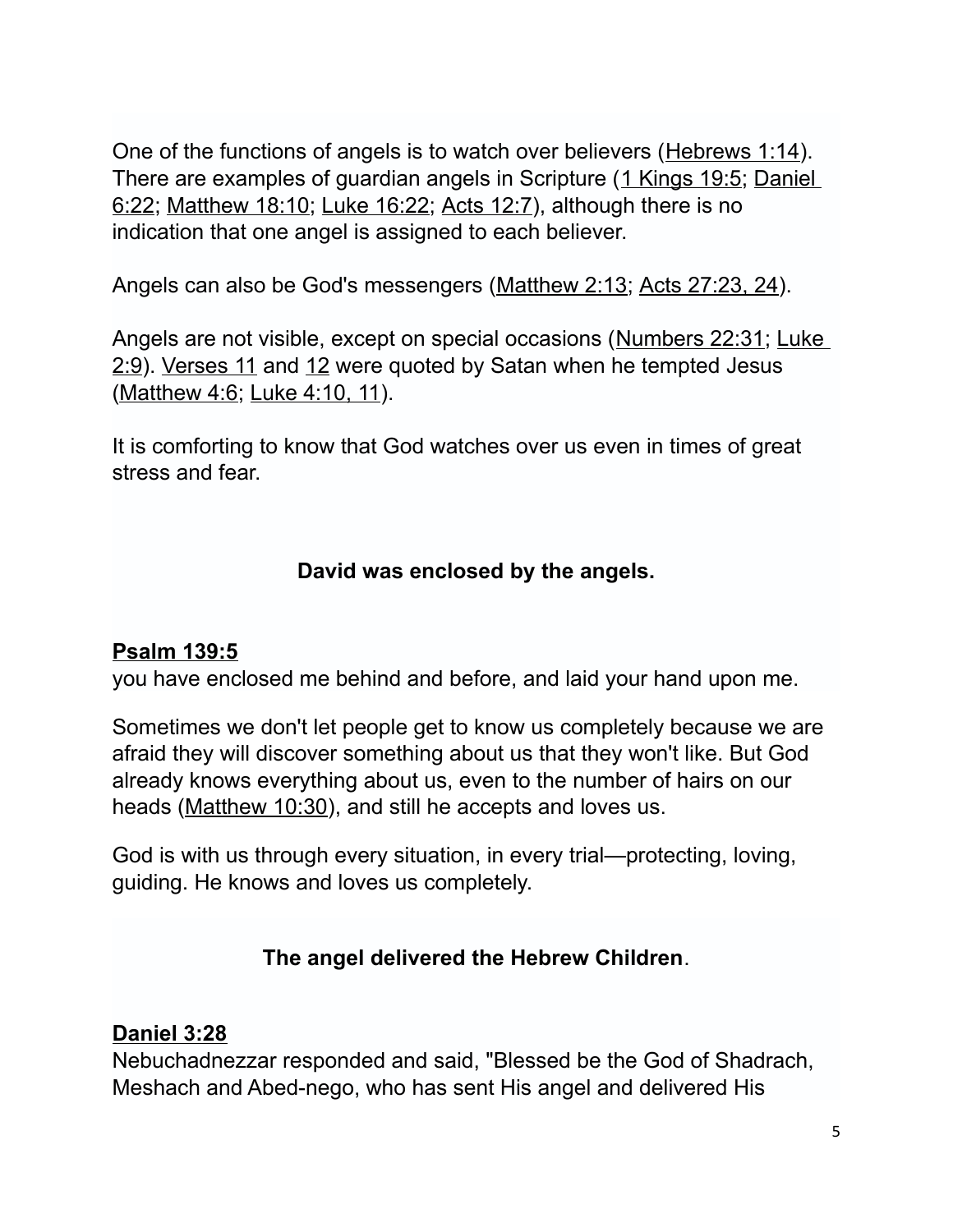servants who put their trust in Him, violating the king's command, and yielded up their bodies so as not to serve or worship any god except their own God.

God's deliverance of Shadrach, Meshach, and Abednego was a great victory of faith for the Jews in captivity. They were protected from harm, they were comforted in trial, God was glorified, and they were rewarded.

Let us determine to be true to God no matter how difficult the pressure or punishment. God's protection transcends anything we could imagine.

These young men had been completely untouched by the fire and heat. Only the rope that bound them had been burned. No human can bind us if God wants us to be free.

The power available to us is the same that delivered Shadrach, Meshach, and Abednego and raised Christ from the dead [\(Ephesians 1:18-20\)](http://www.crossbooks.com/verse.asp?ref=Eph+1%3A18-20). Trust God in every situation. There are eternal reasons for temporary trials, so be thankful that your destiny is in God's hands, not in human hand.

Nebuchadnezzar was not making a commitment here to serve the Hebrews' God alone. Instead, he was acknowledging that God is powerful, and he commanded his people not to speak against God. Nebuchadnezzar didn't tell the people to throw away all the other gods but to add this one to the list.

## **The angels shut the lion's mouths for Daniel.**

#### **[Daniel 6:22](http://biblehub.com/daniel/6-22.htm)**

"My God sent His angel and shut the lions' mouths and they have not harmed me, inasmuch as I was found innocent before Him; and also toward you, O king, I have committed no crime."

The person who trusts in God and obeys his will is untouchable until God takes him or her. To trust God is to have immeasurable peace. God, who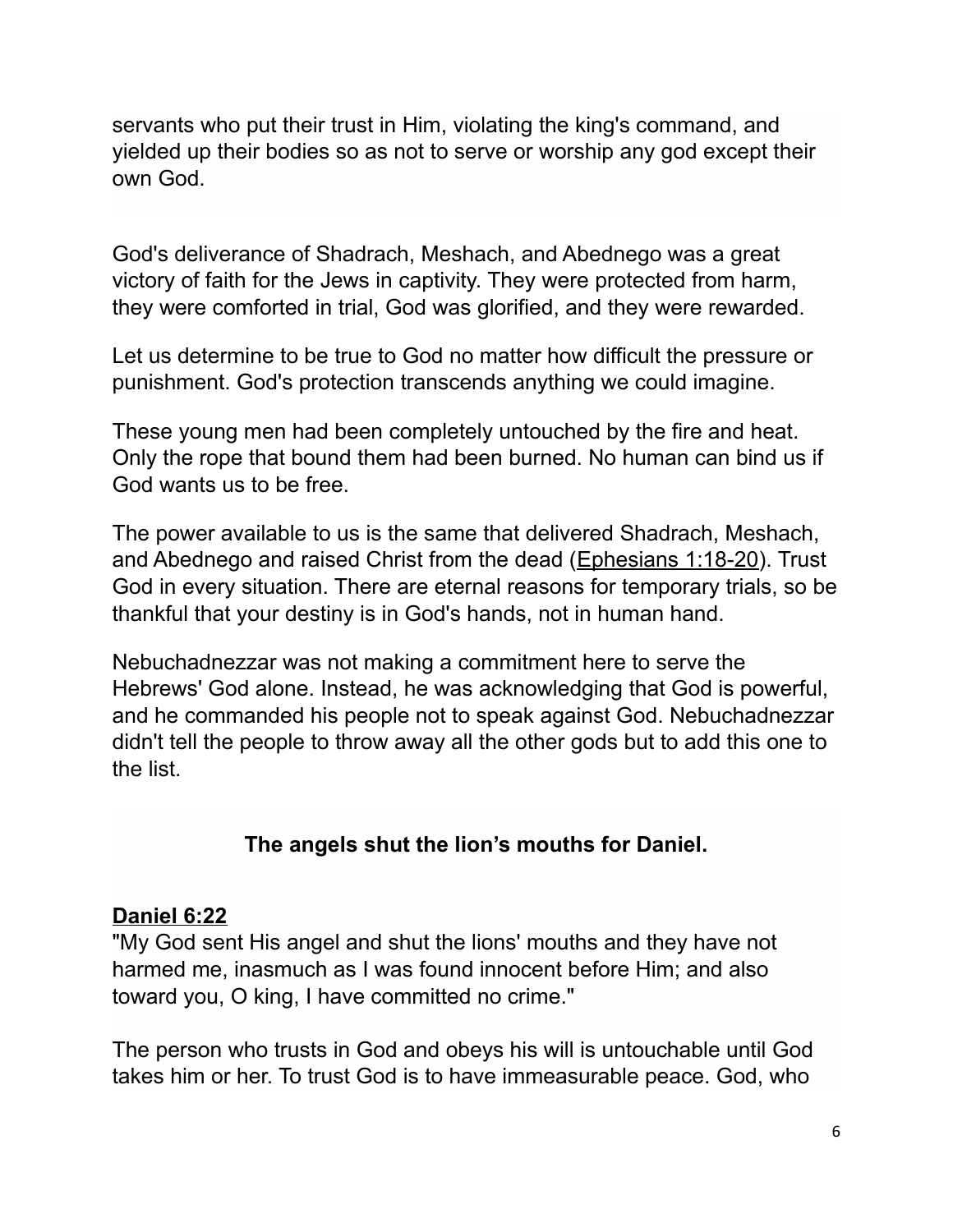delivered Daniel, will deliver you. Do you trust him with your life?

*The angel of the LORD encamps round about them that fear him, and delivers them.*

# 0 **The Lord will give his angels charge over you.**

## **Zech. 9:8**

And I will encamp about mine house because of the army, because of him that passeth by, and because of him that returneth: and no oppressor shall pass through them any more: for now have I seen with mine eyes.

Several centuries after Zechariah's day, Antiochus IV Epiphanes would invade Israel; and in A.D. 70, Titus, a Roman general, would completely destroy the Temple. This promise, therefore, may have been conditional upon the people's obedience. The day will come, however, when God's people will never again have to worry about invading enemies [\(Joel 3:17\)](http://www.crossbooks.com/verse.asp?ref=Joel+3%3A17).

## **Illustration:**

I read of a Norwegian missionary, Marie Monsen, who served in China in the 1950s. She testified to the intervention of angels when Christians were in great danger. They had taken refuge in the mission compound only to be surrounded by looting soldiers and they were astonished to find that they were left in peace. A few days later the hostile men explained that they were ready to break down the flimsy wall when they noticed tall soldiers with shining faces on a high roof in the compound. Marie Monsen wrote, "The heathen saw them, it was a testimony to them, but they were invisible to us.

# **The angels will reap the final harvest**.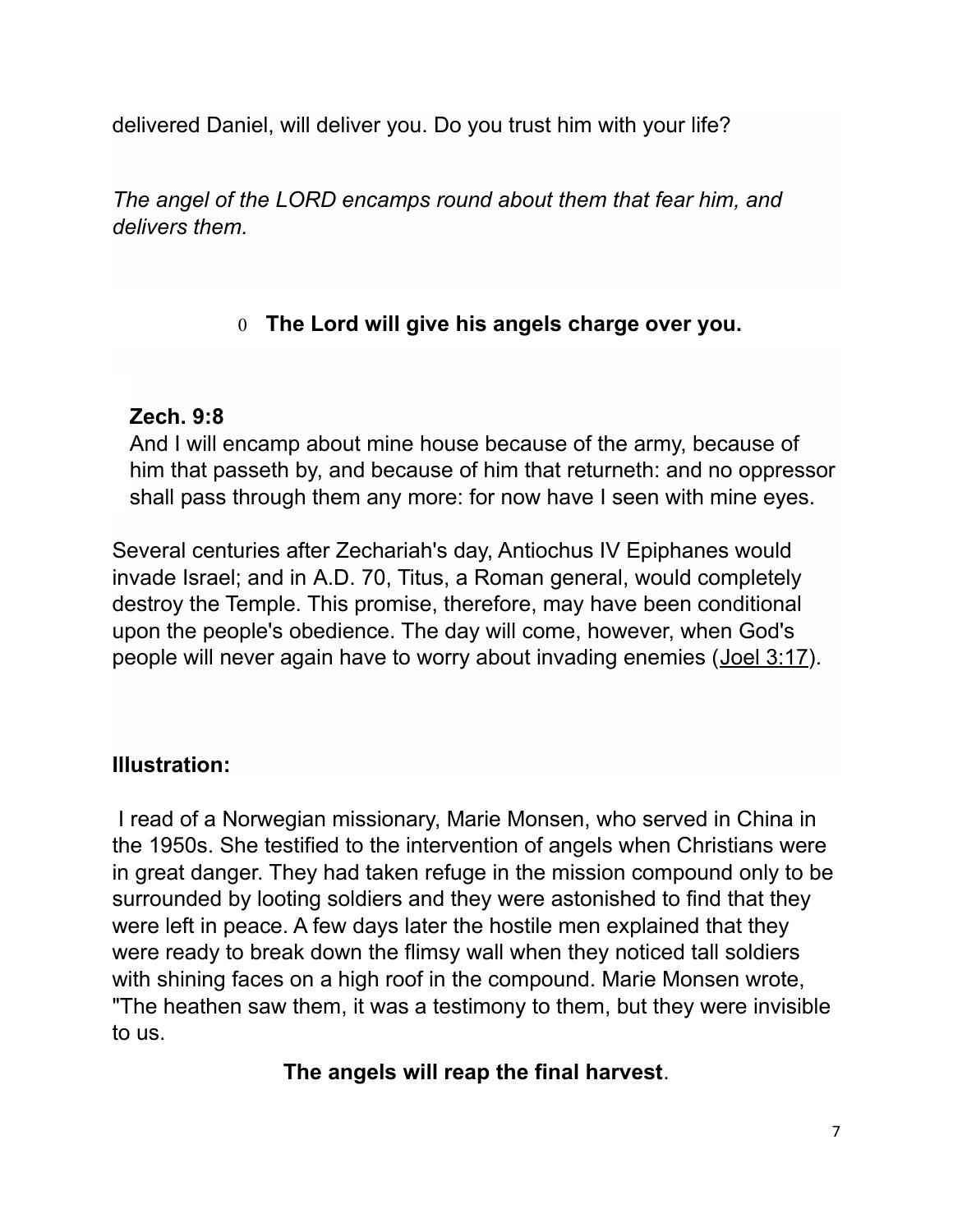During the time of final harvest, the angels will actually do the reaping but that Christ is supervising the work. At the end of the parable of the wheat and the tares in Matthew 13, we are told: The harvest is the end of the age, and the harvesters are angels.

Mat 24:31 and he will send his angels with a loud trumpet call, and they will gather his elect from the four winds, from one end of the heavens to the other.

Then an angel comes out of the temple and makes an announcement:

vs. 15 "Take your sickle and reap, because the time to reap has come, for the harvest of the earth is ripe."

An angel tells Jesus that it is time to harvest. He has been given the message by God.

Jesus said in Mat 24:36 "No one knows about that day or hour, not even the angels in heaven, nor the Son, but only the Father.

We are told in vs. 16 that Christ swings his sickle over the earth and the earth is harvested. That makes it seem that the reaping is done in one quick act, but the details of the reaping will be given in chapters 19-20.

Another angel came out of heaven. He also had a sharp sickle. And still another angels calls out to this angel. This angel comes from the altar and is in charge of the fire. The cry for vindication had come from the saints who had been martyred who were under the altar. The fire showed their prayers had been lifted up to God. The announcement by this angel shows that now their prayers are being answered.

He tells the angel with the sickle to "Take your sharp sickle and gather the clusters of grapes from the earth's vine, because its grapes are ripe." And the angels carries out this command

## **The Angels harken unto the voice of God's word**

Psalm 103:20

 Bless the Lord, ye his angels that excel in strength, that do his commandments, hearkening unto the voice of his word.

Psalm 103:21